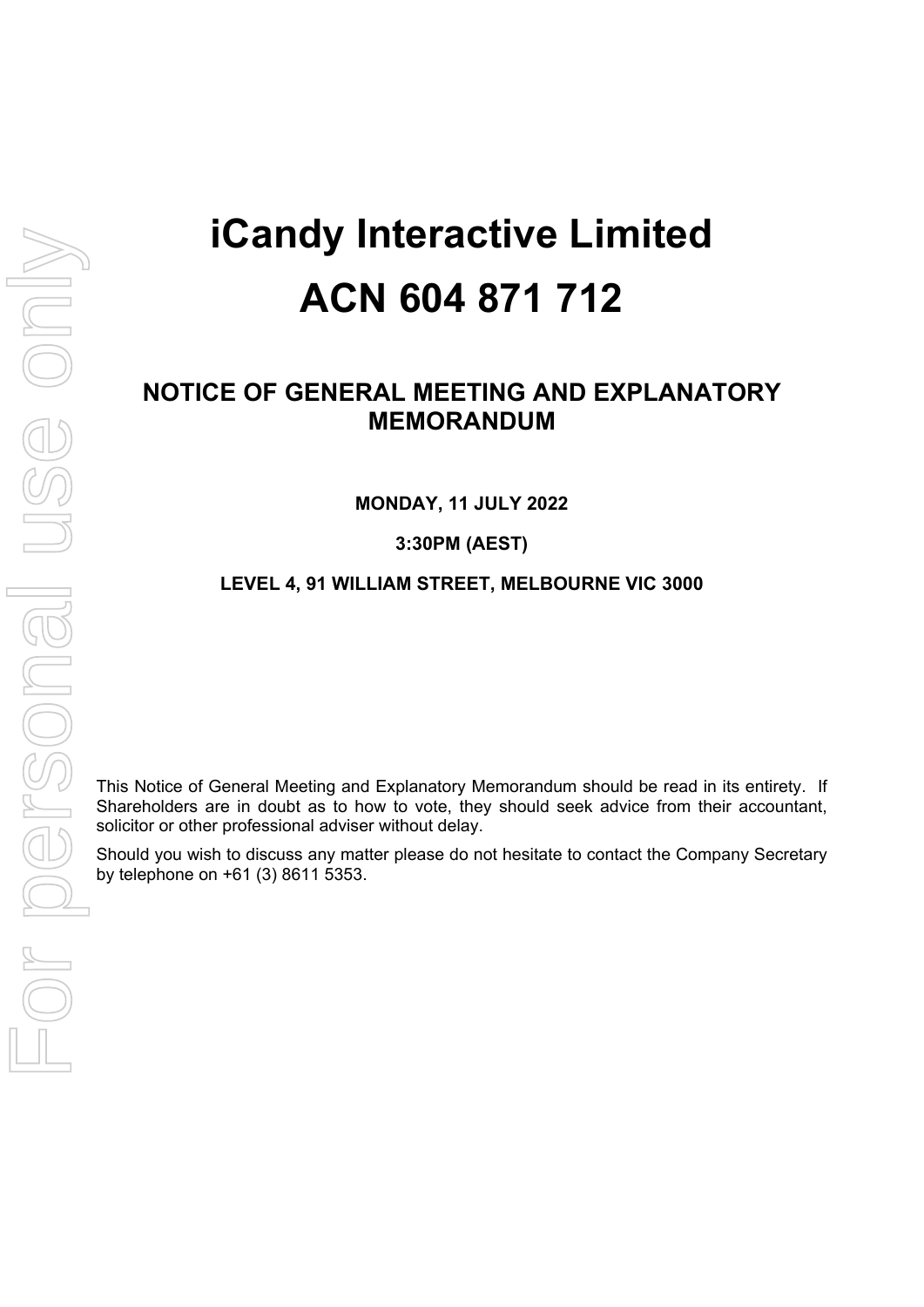# **NOTICE OF MEETING**

Notice is given that the General Meeting of Shareholders of iCandy Interactive Limited (ACN 604 871 712) (**Company**) will be held by at Level 4, 91 William Street, Melbourne Vic 3000 on Monday, 11 July commencing at 3:30pm (AEDT) (**Meeting**).

The Explanatory Memorandum to this Notice provides additional information on matters to be considered at the Meeting. The Explanatory Memorandum and the Proxy Form form part of this Notice.

The Directors have determined pursuant to regulation 7.11.37 of the Corporations Regulations 2001 (Cth) that the persons eligible to vote at the Meeting are those who are registered as Shareholders at 3:30PM (AEDT) on Saturday, 9 July 2022.

Terms and abbreviations used in this Notice and Explanatory Memorandum are defined in Schedule 1.

# **AGENDA**

### **1. Resolution 1 – Approval to exceed 10/12 on-market buy-back limit**

To consider and, if thought fit, to pass, with or without amendment, the following resolution as an **ordinary resolution**:

*"That, for the purposes of section 257C of the Corporations Act and for all other purposes, approval is given for the Company to buy-back up to 135,000,000 Shares representing approximately 11% of the Company's issued Shares as at the date of this Notice) in the 12 month period following the approval of this Resolution pursuant to an on-market buy-back conducted on the terms and conditions set out in the Explanatory Memorandum."* 

Dated 24 May 2021

**BY ORDER OF THE BOARD** 

Jia Hui Lan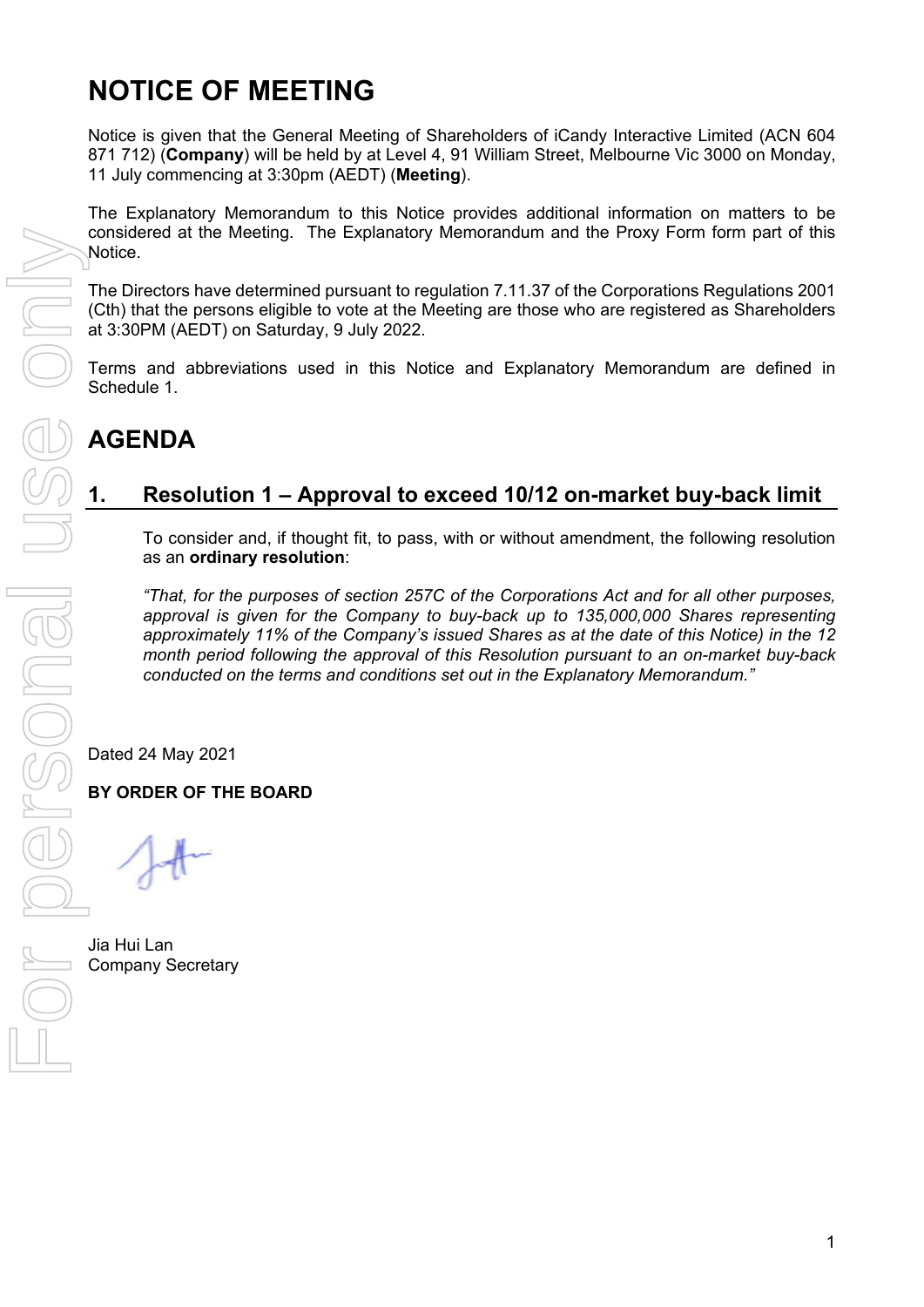# **EXPLANATORY MEMORANDUM**

## **1. Introduction**

This Explanatory Memorandum has been prepared for the information of Shareholders of the Company in connection with the business to be conducted at the Meeting to be held at Level 4, 91 William Street, Melbourne, Vic 3000 on Monday, 11 July 2022 commencing at 3:30pm (AEDT).

This Explanatory Memorandum should be read in conjunction with and forms part of the accompanying Notice. The purpose of this Explanatory Memorandum is to provide information to Shareholders in deciding whether or not to pass the Resolutions in the Notice.

A Proxy Form is located at the end of the Explanatory Memorandum.

### **2. Action to be taken by Shareholders**

Shareholders should read the Notice and this Explanatory Memorandum carefully before deciding how to vote on the Resolutions.

Shareholders should note that voting at the Meeting on all Resolutions will be conducted by poll rather than on a show of hands.

#### **2.1 Proxies**

A Proxy Form is attached to the Notice. This is to be used by Shareholders if they wish to appoint a representative (a proxy) to vote in their place. All Shareholders are invited and encouraged to attend the Meeting via virtual means or, if they are unable to attend in person, sign and return the Proxy Form to the Company in accordance with the instructions thereon. Lodgement of a Proxy Form will not preclude a Shareholder from attending and voting at the Meeting via virtual means.

Please note that:

- (a) a member of the Company entitled to attend (via virtual means) and vote at the Meeting is entitled to appoint a proxy;
- (b) a proxy need not be a member of the Company; and
- (c) a member of the Company entitled to cast two or more votes may appoint two proxies and may specify the proportion or number of votes each proxy is appointed to exercise, but where the proportion or number is not specified, each proxy may exercise half of the votes.

Shareholders and their proxies should be aware that:

- (a) If proxy holders vote, they must cast all directed proxies as they are directed to; and
- (b) Any directed proxies which are not voted will automatically default to the Chair, who must vote the proxies as directed.

Further details are set out below.

#### *Proxy vote if appointment specifies way to vote*

Section 250BB(1) of the Corporations Act provides that an appointment of a proxy may specify the way the proxy is to vote on a particular resolution and, if it does: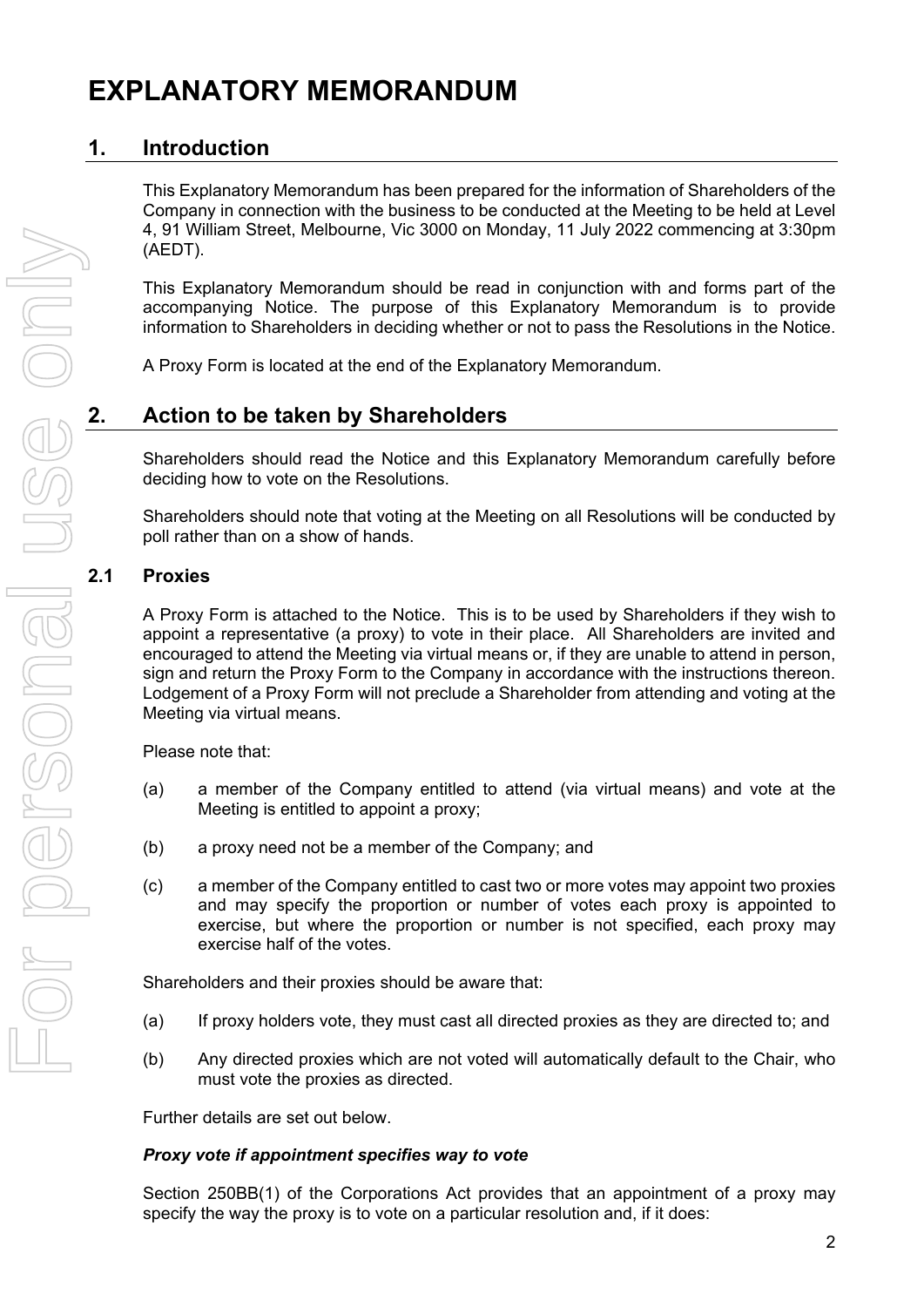- (a) the proxy need not vote on a show of hands, but if the proxy does so, the proxy must vote that way (i.e. as directed);
- (b) if the proxy has 2 or more appointments that specify different ways to vote on the resolution – the proxy must not vote on a show of hands;
- $(c)$  if the proxy is the Chair of the meeting at which the resolution is voted on the proxy must vote on a poll, and must vote that way (i.e. as directed); and
- (d) if the proxy is not the Chair the proxy need not vote on the poll, but if the proxy does so, the proxy must vote that way (i.e. as directed).

#### *Transfer of non-chair proxy to Chair in certain circumstances*

Section 250BC of the Corporations Act provides that, if:

- (a) an appointment of a proxy specifies the way the proxy is to vote on a particular resolution at a meeting of the Company's members; and
- (b) the appointed proxy is not the Chair of the meeting; and
- (c) at the meeting, a poll is duly demanded on the resolution; and
- (d) either of the following applies:
	- (i) the proxy is not recorded as attending the meeting; or
	- (ii) the proxy does not vote on the resolution,

the Chair of the meeting is taken, before voting on the resolution closes, to have been appointed as the proxy for the purposes of voting on the resolution at the meeting.

The enclosed Proxy Form provides further details on appointing proxies and lodging Proxy Forms.

#### **2.2 Corporate Representatives**

A corporation may appoint an individual as a representative to exercise its powers as Shareholder or as a Shareholder's proxy. The representative must bring to the Meeting evidence of his or her appointment, including any authority under which it is signed, unless it has been previously given to the Company's share registry.

#### **2.3 Submit your Proxy Vote by Paper**

The return of your completed form can be done by one of the following ways:

| <b>BY MAIL</b>  | PO Box 253, Collins Street West Vic 8007 |  |
|-----------------|------------------------------------------|--|
| <b>BY EMAIL</b> | jiahui@dwaccounting.com.au               |  |

Should you wish to discuss the matters in this Notice of Meeting please do not hesitate to contact the Company Secretary on +61 (3) 8611 5353.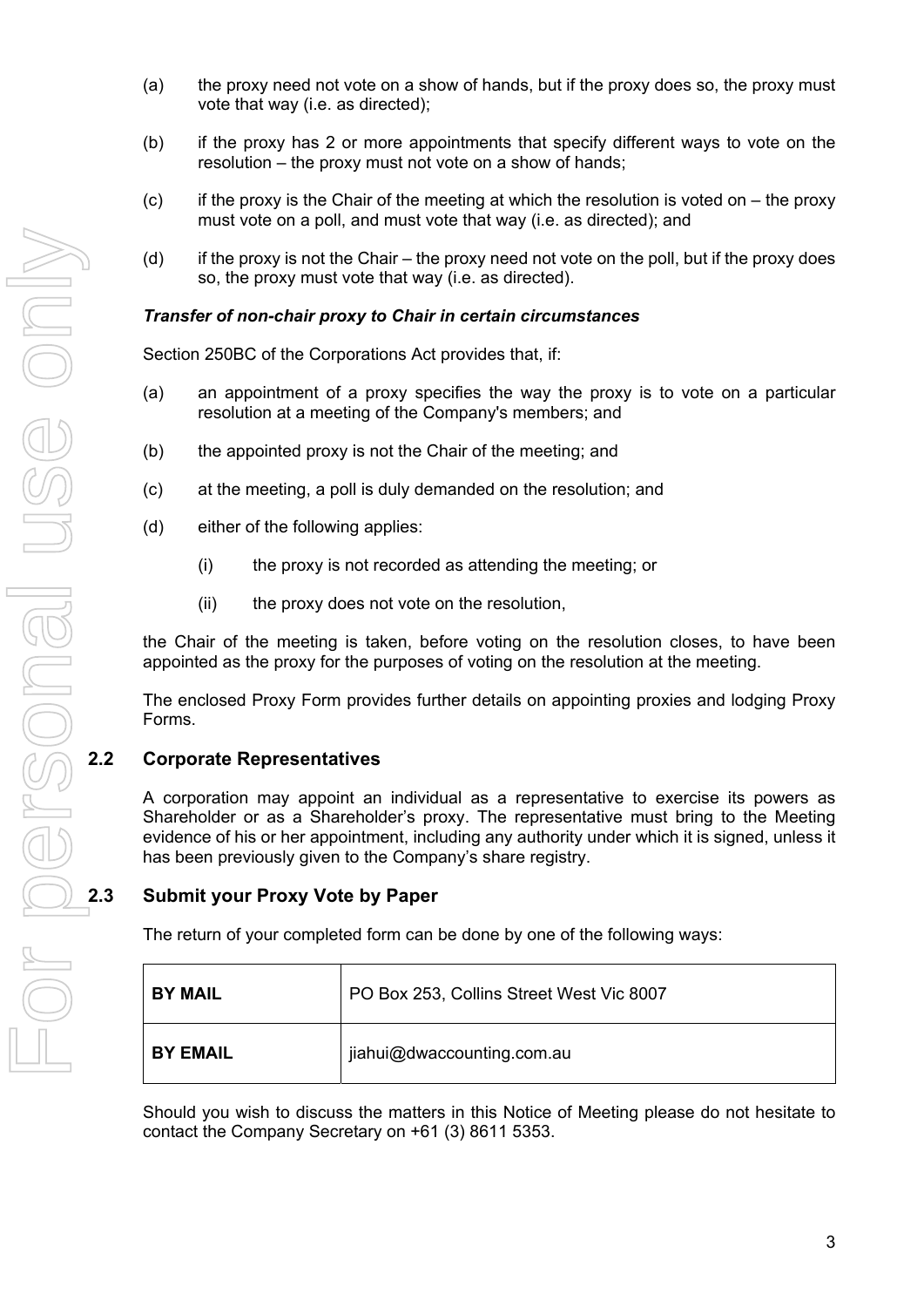# **3. Resolution 1 – Approval to exceed 10/12 on-market buy-back limit**

### **3.1 General**

On 17 September 2021, the Company announced that it would conduct an on-market buyback of up to a maximum of 36,000,000 Shares over a 12 month period commencing on 30 September 2021 in accordance with the limits permitted by section 257B of the Corporations Act, which permits the Company to buy-back up to 10% of its issued capital within the last 12 months without Shareholder approval. As announced to the ASX on 19 May 2022, the Company's buy-back program completed on 5 May 2022 and the Company was able to buyback 36,000,000 Shares on-market without Shareholder approval.

On 24 May 2022, the Company announced that, subject to Shareholder approval, the intention to undertake a further on-market buy-back of up to 135,000,000 Shares (representing approximately 11% of the issued capital of the Company) in the 12 month period following the date of approval from Shareholders (**Buy-Back Program**).The purpose of the Meeting is for Shareholders to consider the Company's proposal to undertake the Buy-Back Program.

If this Resolution is approved, the Company will be able to buy-back up to 135,000,000 Shares under the Buy-Back Program over a period of up to 12 months from the date of approval of Shareholders at the Meeting. If this Resolution is not approved, the Company will be prohibited from buying back Shares in excess of the 10/12 limit.

Shareholders should note that this is a permissive Resolution, and therefore, does not require the Company to buy back Shares under the Buy-Back Program. There is no guarantee that the Company will buy back the maximum number of Shares permitted under the Buy-Back Program if this Resolution is passed.

The Company reserves the right to suspend or terminate the Buy-Back Program at any time, and the size and timing of any Share buy-backs will be determined by the Board.

#### **3.2 Section 257C of the Corporations Act**

The Corporations Act provides that the rules relating to share buy-backs are designed to protect the interests of shareholders and creditors by:

- (a) addressing the risk of the transaction leading to the company's insolvency;
- (b) seeking to ensure fairness between the shareholders of the company; and
- (c) requiring the company to disclose all material information.

Section 257A of the Corporations Act provides that a company may buy-back its own shares if:

- (a) the buy-back does not materially prejudice the company's ability to pay its creditors; and
- (b) the company follows the procedures laid down in Division 2 of Part J.1 of the Corporations Act.

Under the Corporations Act, shareholder approval is required for an on-market buy-back if all of the voting shares bought back during the last 12 months, and the voting shares proposed to be bought back, exceed 10% of the smallest number of voting shares on issue in the company at any time during the last 12 months (**10/12 limit**).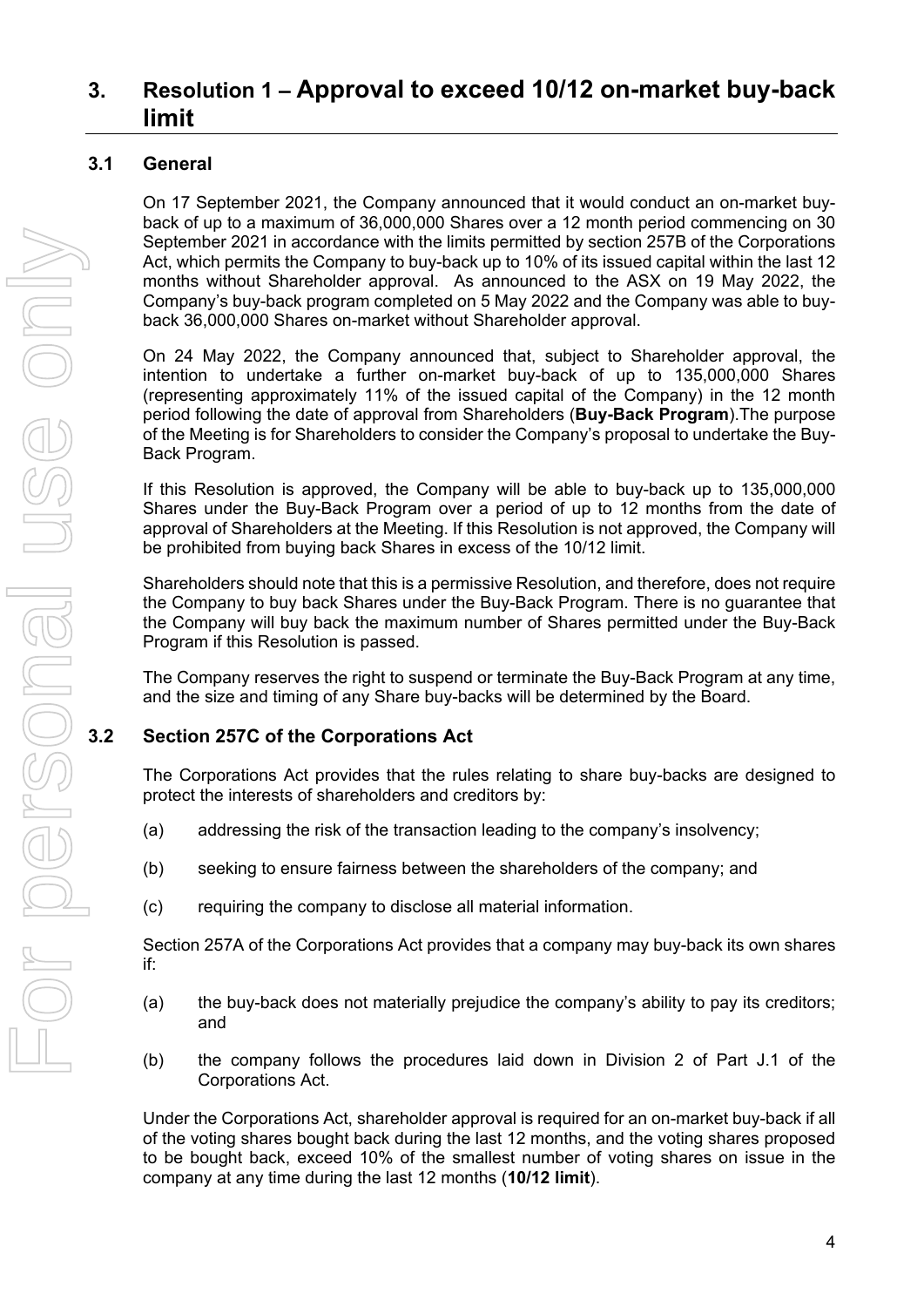As the buy-back proposed under the Buy-Back Program would exceed the 10/12 limit, shareholder approval by way of an ordinary resolution is required.

A copy of this Notice (including the Explanatory Memorandum) has been lodged with ASIC.

#### **3.3 Material information relating to Buy-Back Program**

The Company provides the following information in relation to the Buy-Back Program, as required by section 257C(2) of the Corporations Act and *ASIC Regulatory Guide 110: Share buy-backs*.

#### (a) Process and period

 The Buy-Back Program is an on-market buy-back on the terms announced 24 May 2022 and contained in this Notice.

If Shareholder approval for the Resolution is obtained, offers that are in excess of the 10/12 limit can be made under the Buy-Back Program after the Meeting. If the Resolution is approved, any buy-backs under the Buy-Back Program will be completed within 12 months from the date of the Meeting (that being on or before 23 May 2023).

#### (b) Number of Shares on issue

The Company has 1,230,764,902 Shares on issue as at the date of this Notice.

(c) Maximum number of Shares to be bought back

Under the Buy-Back Program, the maximum number of Shares to be bought back onmarket is 135,000,000 Shares, which represents approximately 11% of the issued capital of the Company.

The number and percentage of Shares to be bought back will be determined based on the Share price and market conditions over the period of the Buy-Back Program.

(d) Particulars of the terms of the Buy-Back Program

The usual ASX rules for settlement of on-market transactions will apply to the Shares acquired under the Buy-Back Program. All Shares that are bought back under the Buy-Back Program will be immediately cancelled upon settlement of the trade.

(e) Offer price

The price under the Buy-Back Program will be the prevailing market price for Shares and will be subject to ASX Listing Rule requirements.

ASX Listing Rule 7.33 provides that a company may only buy back Shares under an on-market buy-back at a price which is not more than 5% above the volume weighted average market price for Shares in that class, calculated over the last 5 days on which sales in the Shares were recorded before the day on which the purchase under the buy-back was made.

The Company's closing Share price on 20 May 2022, being the last practicable date before the finalisation of this Notice, was \$0.073. The highest and lowest marker sale prices for the Company's Shares on the ASX during the previous 3 months were \$0.165 and \$0.070, respectively.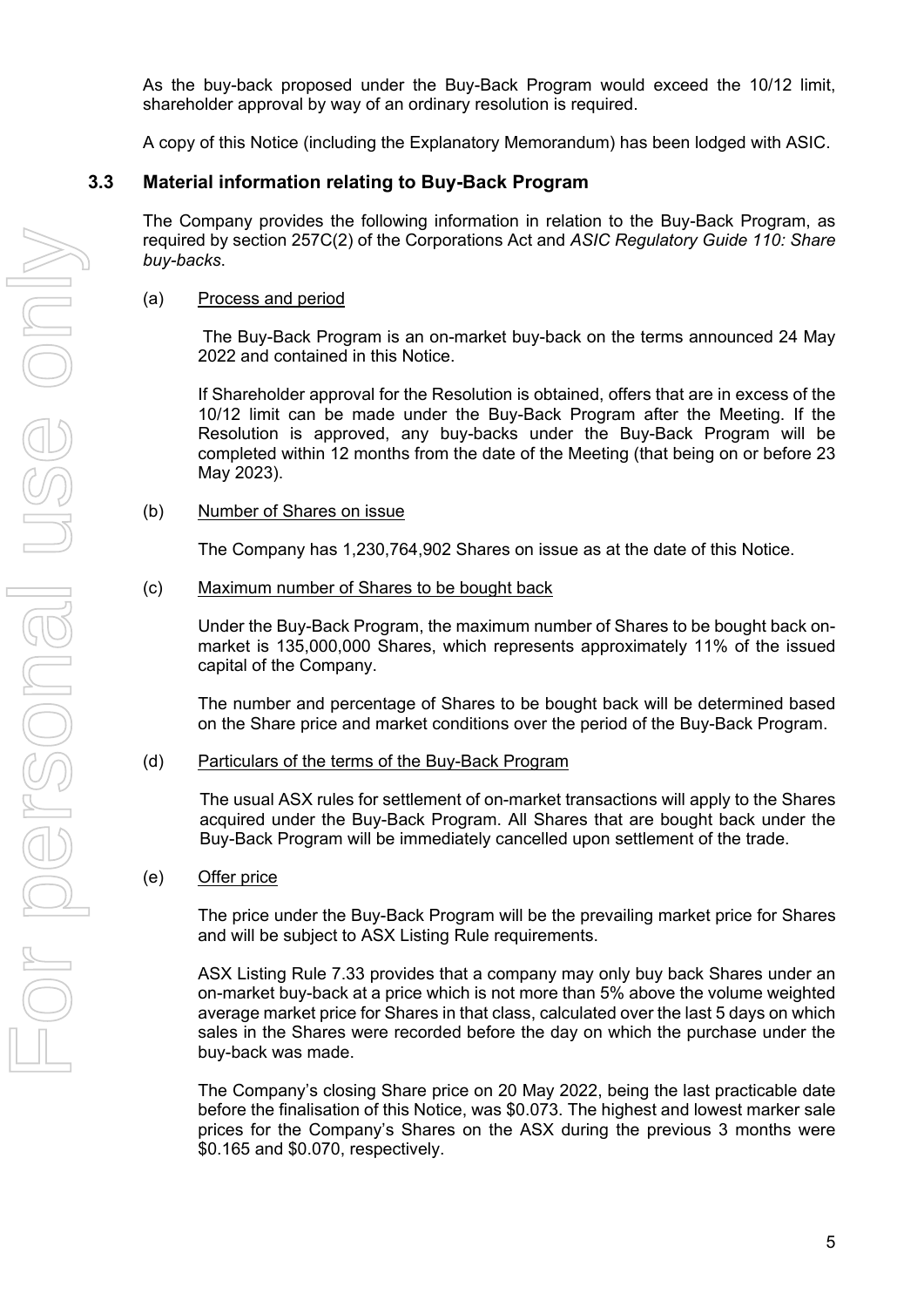#### (f) Reasons for the Buy-Back Program

The Board considers that the Company's current Share price does not accurately reflect the underlying value of the Company's assets and growth prospects and the Buy-Back Program offer a number of advantages, as described below.

#### (g) Interests of participating Directors

The Directors (and their Related Parties) have confirmed that they will not participate in the Buy-Back Program.

#### (h) Financial effect of the Buy-Back Program on the Company

Shareholders should be aware that any Shares bought back by the Company under the Buy-Back Program would result in a reduction in the number of Shares on issue. As at 23 May 2022, the Company had 1,230,764,902 Shares on issue. Given the maximum number of Shares that could be bought back under the Buy-Back Program, it is not anticipated that the Buy-Back Program will result in a material change in the liquidity or control of the Company's Shares.

The Board does not believe that the Buy-Back Program will materially prejudice the Company's ability to pay its creditors. No adverse tax consequences are expected to arise for the Company from the Buy-Back Program.

#### (i) Source of funds

The Buy-Back Program will be funded by the Company's existing cash and will reduce the Company's cash balance by the aggregate amount paid to buy-back Shares onmarket under the Buy-Back Program.

#### (j) Advantages of the Buy-Back Program

The advantages of the Company's Buy-Back Program are:

- (i) efficient and flexibly means of retuning excess funds to Shareholders;
- (ii) reduces excess cash holdings;
- (iii) increase the liquidity of the Shares;
- (iv) increase in the ownership interest in the Company of each Shareholder of the Company, given that there will be lesser Shares on issue; and
- (v) promote a more efficient capital structure.

#### (k) Disadvantages of the Buy-Back Program

The disadvantages of the Company's Buy-Back Program are:

- (i) artificially supporting the Share price;
- (ii) the possibility of paying too high a price for the Shares; and
- (iii) reduces the cash balances of the Company.

#### (l) Buy-Back Program period

If this Resolution is approved, the Buy-Back Program will commence on the date of the Meeting and will operate for as long as 12 months from the date of the Meeting.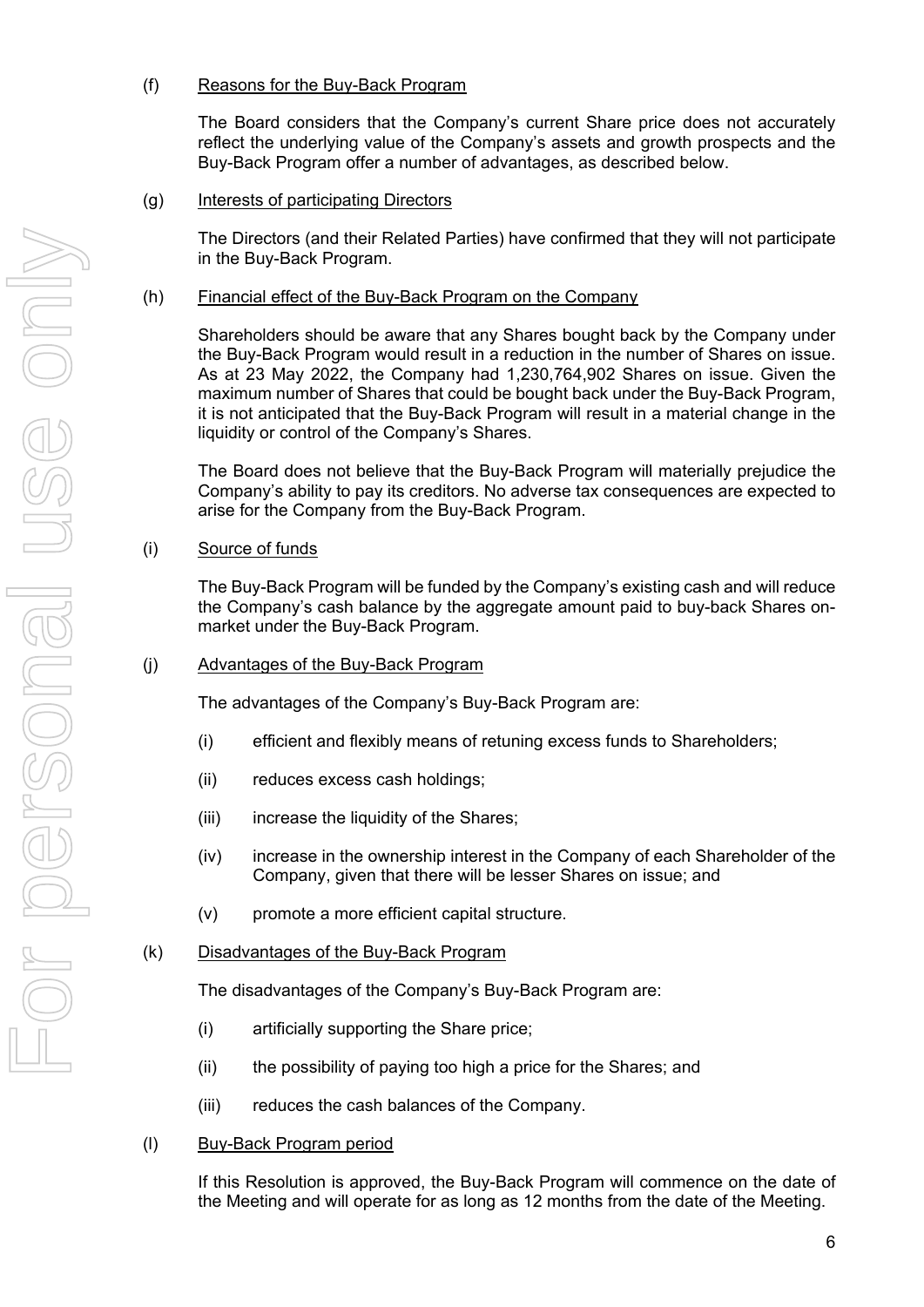#### (m) Current Share price

As at 20 May 2022, that being the last practicable date before the issue of this Notice, the closing price of Shares on ASX was \$0.073.

#### **3.4 Board Recommendation**

The Board unanimously recommends that Shareholders vote in favour of this Resolution.

The Directors confirm that they intend to vote in favour of this Resolution in relation to all votes that they control. No Director has an interest in the Buy-Back Program other than as holders of Shares in the Company.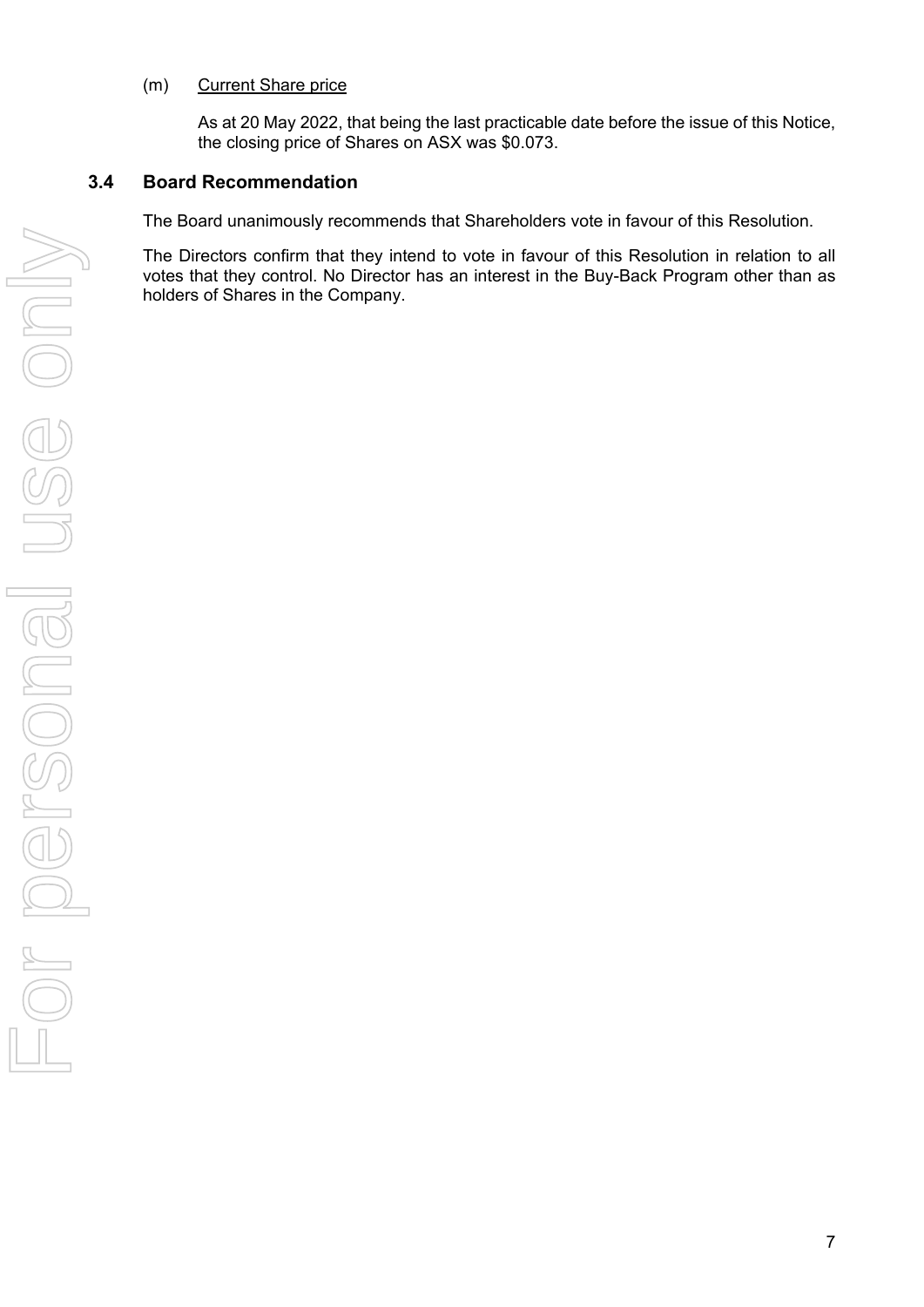# **SCHEDULE 1– DEFINITIONS**

In this Notice and the Explanatory Memorandum:

**\$** or A\$ means Australian Dollars.

**Associate** has the meaning given in sections 12 and 16 of the Corporations Act. Section 12 is to be applied as if paragraph 12(1)(a) included a reference to the Listing Rules and on the basis that the Company is the "designated body" for the purposes of that section. A related party of a director or officer of the Company or of a Child Entity of the Company is to be taken to be an associate of the director or officer unless the contrary is established.

**ASX** means ASX Limited (ACN 008 624 691) and, where the context permits, the Australian Securities Exchange operated by ASX.

**Board** means the board of Directors.

**Buy-Back Program** has the meaning given in Section 3.1.

**Chair** means the person appointed to chair the Meeting convened by this Notice.

**Company** means iCandy Interactive Limited (ACN 604 871 712).

**Constitution** means the constitution of the Company as at the commencement of the Meeting.

**Corporations Act** means the *Corporations Act 2001* (Cth).

**Director** means a director of the Company.

**Explanatory Memorandum** means the explanatory memorandum attached to the Notice.

**Listing Rules** means the listing rules of ASX.

**Meeting** has the meaning in the introductory paragraph of the Notice.

**Notice** means this notice of meeting.

**Proxy Form** means the proxy form attached to the Notice.

**Related Party** has the meaning set out in the ASX Listing Rule 10.11.

**Resolution** means resolution contained in the Notice.

**Schedule** means a schedule to this Notice.

**Section** means a section contained in this Explanatory Memorandum.

**Share** means a fully paid ordinary share in the capital of the Company.

**Shareholder** means a shareholder of the Company.

In this Notice and the Explanatory Memorandum words importing the singular include the plural and vice versa.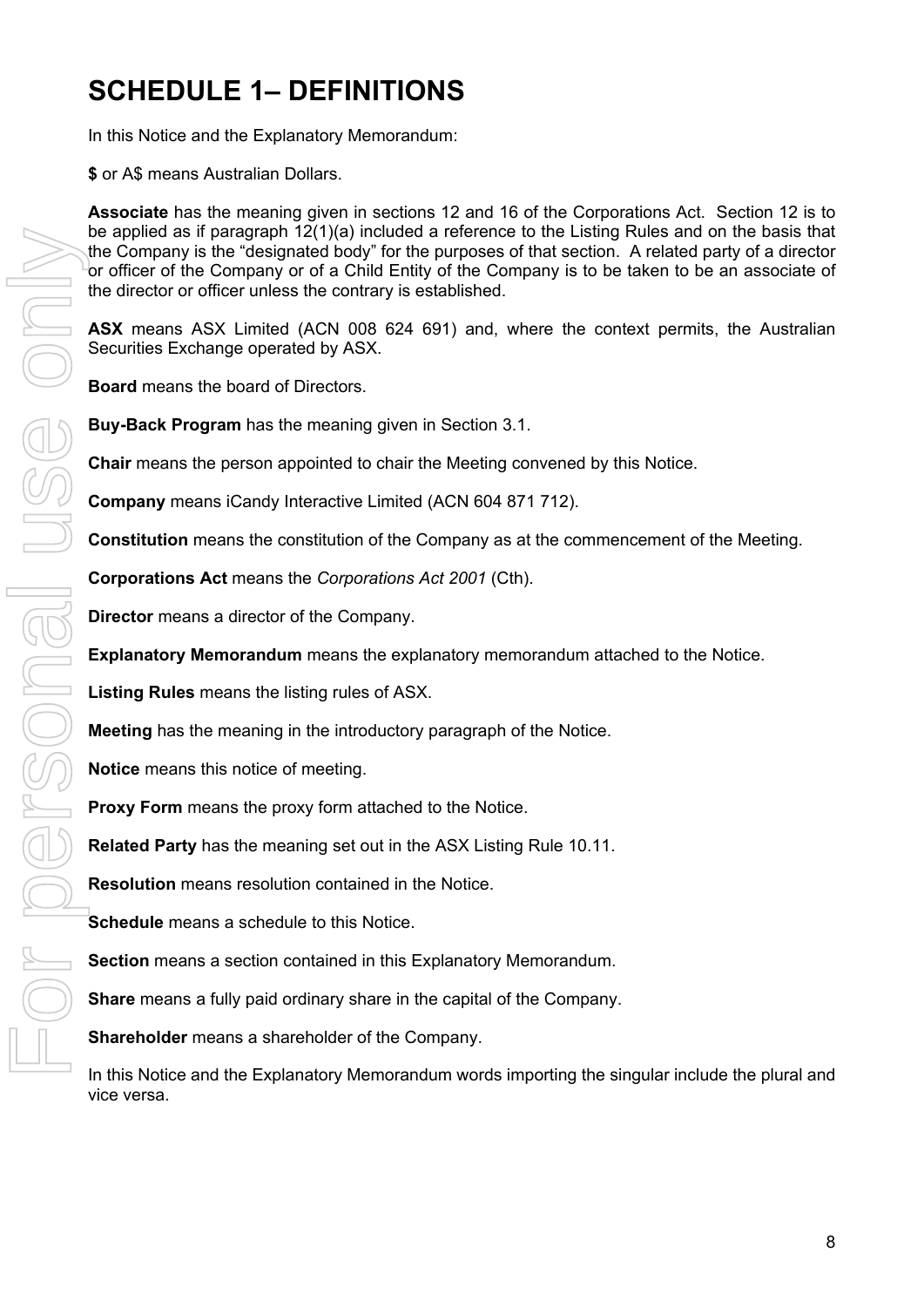#### **Proxy Form**

#### **iCandy Interactive Limited ACN 604 871 712**

| <b>General Meeting</b> |                                                                                                                                                                                                                                                                                                                                                                                                                                                                                                 |  |  |  |  |
|------------------------|-------------------------------------------------------------------------------------------------------------------------------------------------------------------------------------------------------------------------------------------------------------------------------------------------------------------------------------------------------------------------------------------------------------------------------------------------------------------------------------------------|--|--|--|--|
| $I/We$ :               |                                                                                                                                                                                                                                                                                                                                                                                                                                                                                                 |  |  |  |  |
| `pf:                   |                                                                                                                                                                                                                                                                                                                                                                                                                                                                                                 |  |  |  |  |
|                        | being a Shareholder entitled to attend and vote at the Meeting, hereby appoint:                                                                                                                                                                                                                                                                                                                                                                                                                 |  |  |  |  |
| Name:                  |                                                                                                                                                                                                                                                                                                                                                                                                                                                                                                 |  |  |  |  |
| Or:                    | the Chair of the Meeting as my/our proxy.                                                                                                                                                                                                                                                                                                                                                                                                                                                       |  |  |  |  |
|                        | or failing the person so named or, if no person is named, the Chair, or the Chair's nominee, to vote in accordance with<br>the following directions, or, if no directions have been given, and subject to the relevant laws as the proxy sees fit, at the<br>$\mathcal{L}$ , and the set of the contract of the contract of the contract of the contract of the contract of the contract of the contract of the contract of the contract of the contract of the contract of the contract of the |  |  |  |  |

Meeting to be held at Level 4, 91 William Street, Melbourne Vic 3000, on 11 July 2022 at 3:30pm and at any adjournment thereof.

### **Chair's Voting Intention in relation to undirected proxies**

The Chair intends to vote undirected proxies in favour of all Resolutions. In exceptional circumstances the Chair may change his/her voting intention on any Resolution. In the event this occurs an ASX announcement will be made immediately disclosing the reasons for the change.

| Voting on business of the Meeting | For                                                  | Against | Abstain |  |
|-----------------------------------|------------------------------------------------------|---------|---------|--|
| <b>Resolution 1</b>               | Approval to exceed 10/12 on-market buy-back<br>limit |         |         |  |

Please note: If you mark the abstain box for a particular Resolution, you are directing your proxy not to vote on that Resolution on a show of hands or on a poll and your votes will not be counted in computing the required majority on a poll.

| If two proxies are being appointed, the proportion of voting rights this proxy represents is: | $\%$ |
|-----------------------------------------------------------------------------------------------|------|
|                                                                                               |      |

| <b>Signature of Shareholder(s):</b> |                      |                                                                           |                            |
|-------------------------------------|----------------------|---------------------------------------------------------------------------|----------------------------|
| Individual or Shareholder 1         | <b>Shareholder 2</b> |                                                                           | <b>Shareholder 3</b>       |
| Sole Director/Company Secretary     | <b>Director</b>      |                                                                           | Director/Company Secretary |
| Date:                               |                      |                                                                           |                            |
| <b>Contact Name:</b>                |                      | <b>Contact Ph</b><br>(Daytime):                                           |                            |
| <b>Email Address:</b>               |                      | <b>Consent for contact</b><br>by email in relation to<br>this Proxy Form: | YES □ NO □                 |